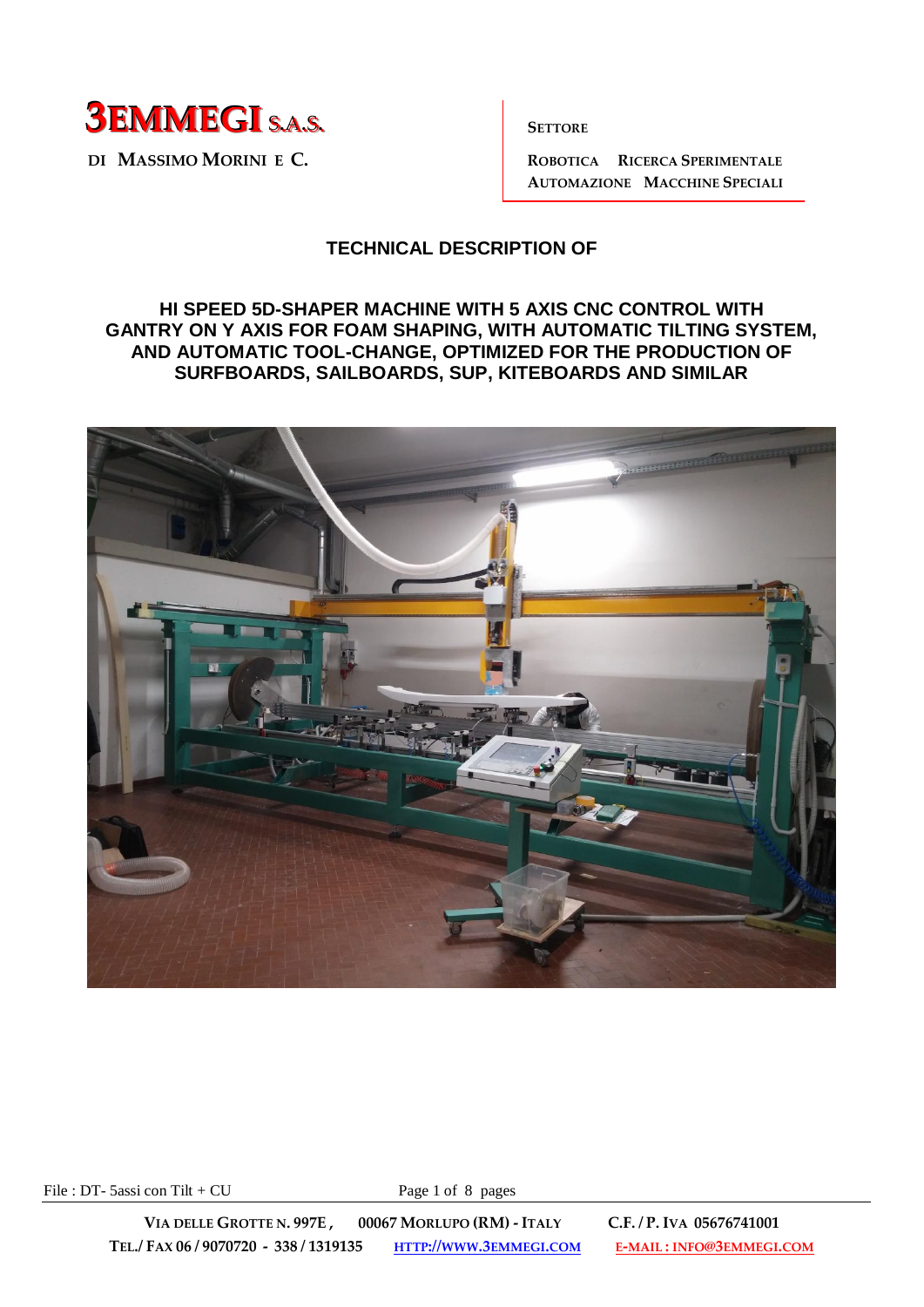

## **1. DESCRIPTION OF MACHINE**

N.1 vertical milling machine with 5 interpolated axis with CNC control, Cartesian type, along the 3 axis X, Y, Z, with gantry system on Y axis and 2 rotations around vertical and horizontal axis, as described as follow:

| - number of working axis:<br>- number of brushless motors: | 5<br>6              |                                  |
|------------------------------------------------------------|---------------------|----------------------------------|
| - linear positioning precision:                            |                     | $0.5$ mm/1000mm;                 |
| - linear direction precision:                              |                     | 0.5 mm/1000mm;                   |
| - repeatable position precision:                           | $+/-$ 0.5           | mm;                              |
| - X axis working length:                                   | from 3000 to 5000   | mm;                              |
| - Y axis working length:                                   | from 800 to 1100    | mm:                              |
| - Z axis working length:                                   | from 400 to 500     | mm:                              |
| - Rz vertical rotation                                     | 360                 | $^{\circ}$ :                     |
| - Rx horizontal rotation                                   | 270                 | $^{\circ}$ :                     |
| - combined total linear precision:                         | $0.5 +/- 0.5$ mm;   |                                  |
| - working speed:                                           | $0.01 - 100$ cm/s:  |                                  |
| - power supply:                                            |                     | 380 / 440 Vac single or 3 phase, |
|                                                            |                     | 50/60Hz                          |
| - Installed power:                                         | from 4.5 to 18.0 kW |                                  |

comprehensive of:

- n.1 main frame realized in carbon steel, with overall dimensions up to  $6700(L)$  x 2600(W) x 2600(H) mm, provided with n. 4 / 6 anti-vibrating and adjustable feet;
- n.1 couple of quides for movement along X axis, realized by means of rectified rails with ball bearing cars with maximum run from 3000 to 5000 mm. The power train is realized by means of motor-reducer, pinion gears and racks;
- n.1 couple of guides for movement along Y axis, realized by means of rectified rails with ball bearing cars with maximum from 800 to 1100 mm. The power train is realized by means of a Gantry System with 2 motor-reducers, pinion gears and racks or under request by means of rectified ball bearing worm screws;
- n.1 couple of guides for movement along Z axis, realized by means of rectified rails with ball bearing cars with maximum run from 400 to 500 mm. The power train is realized by means of motor-reducer, pinion gear and rack;
- n.1 geared bearing for 360° rotation RZ around Z axis, realized by means of highprecision motor-reducer, pinion gear and driven gear on bearing;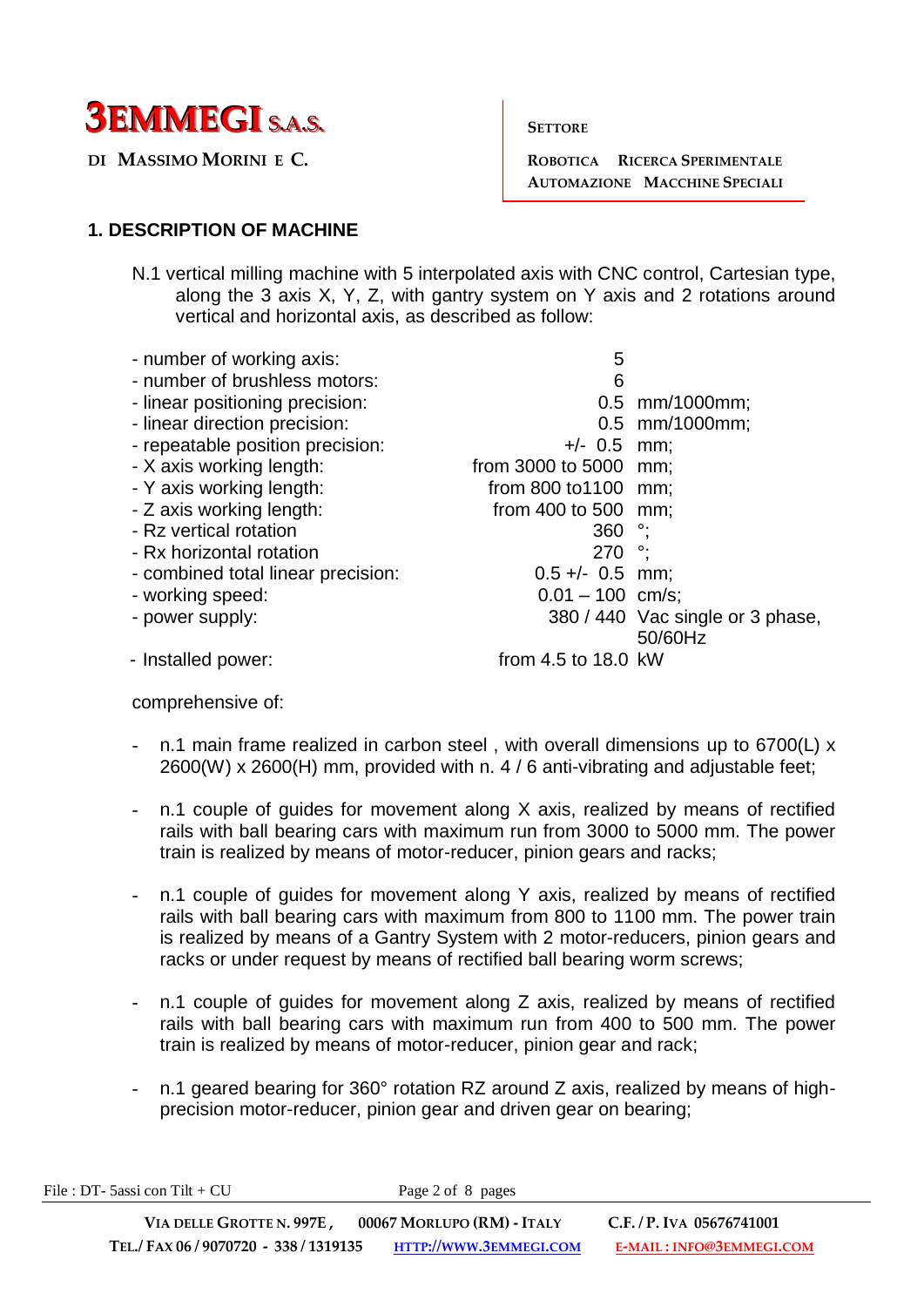

- n.1 horizontal shaft for 270° rotation RX around X /Y horizontal axis, realized by means of high-precision motor-reducer, belt pinion gear and driven gear on bearing;
- n.1 shaping head constituted of a 3.0 to 13.0 kW spindle motor with speed from 12.000 to 18.000 rpm, 20 to 30 mm shaft tool support, eventual automatic toolchange for cutters and suction device for foam powders produced during shaping;
- n.6 servo-controlled brush-less motors, complete of drivers, special cables, closed loop control and mounted on motor-reducers;
- n.3 cables chains for X, Y e Z axis;
- n. 1 electrical board comprehensive of complete electrical equipment installed on the machine;
- n.1 5 axis CNC control with Gantry System, predisposed for the execution of external programs in ISO language ( G-CODE ) and creation of proper own working sequences independently from external programs;
- n.1 vacuum and filtering device for foam powders from 1500 to 2200 W power, complete with 10 m of flexible hose, 100 to 160 mm diameter and bag for powder;
- n.1 industrial PC, MODEL Z32-C15-FZ specially made for high speed CNC controls, complete with monitor, keyboard, I/O devices, hardware and software necessary for complete functioning;

1.2. N.1 complete system for positioning and holding the blanks to be shaped comprehensive of:

- n. 3 adjustable supports for the blank to be shaped, each equipped with 2 suckers made in silicon with 75 mm diameter to hold the blank by means of vacuum suction for middles and center blank;
- n. 2 adjustable supports for the blank to be shaped, each equipped with 1 suckers made in silicon with 75 mm diameter to hold the blank by means of vacuum suction for nose and tail of blank:
- n. 2 adjustable devices for positioning and centering the blank to be shaped, each equipped with symmetric auto-centering clamps along Y axis (extra stringer requested);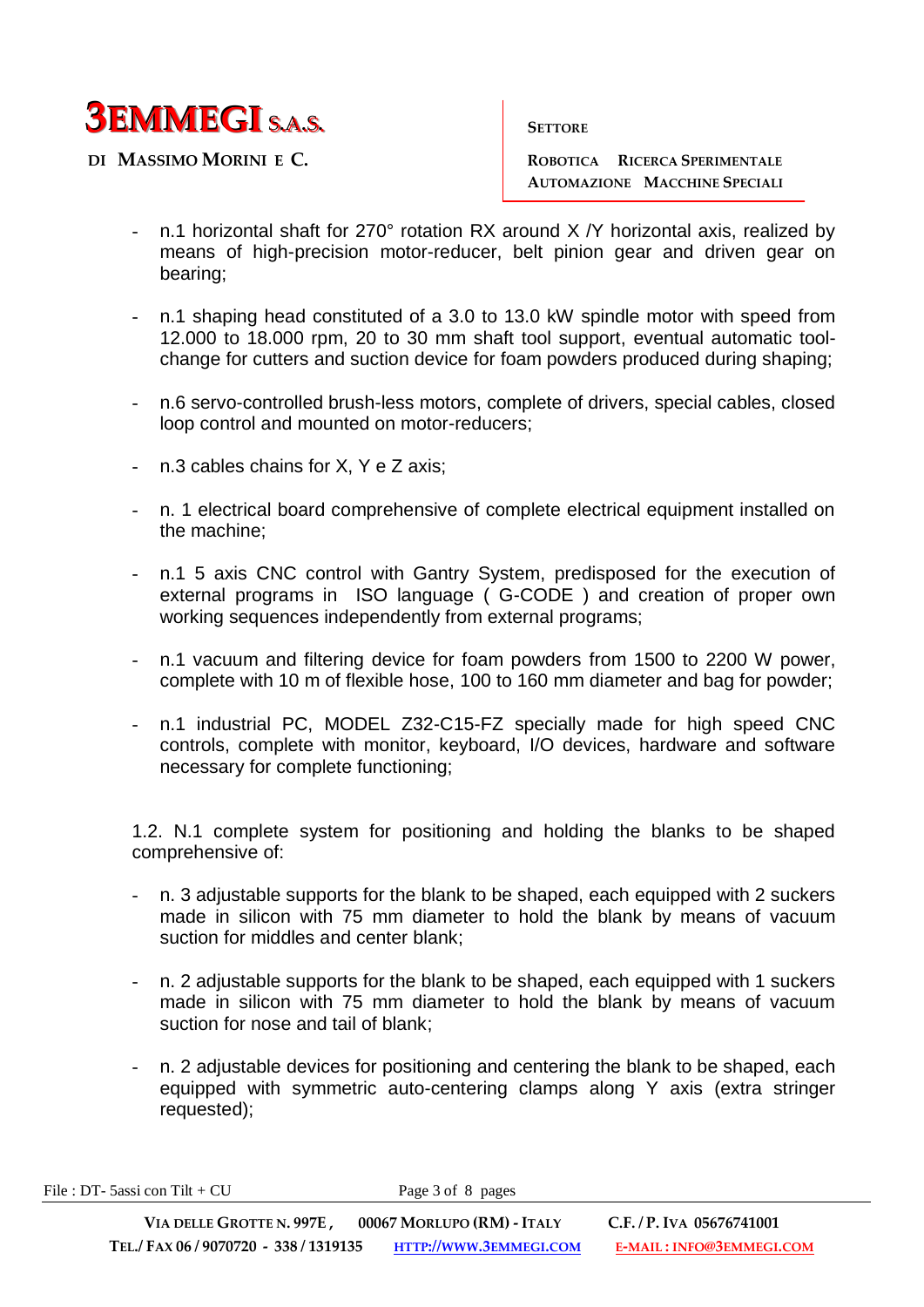

- n. 2 adjustable devices for positioning and centering the blank to be shaped, each equipped with symmetric auto-centering clamps along Y axis (extra stringer NOT requested);
- n. 1 or 2 dry type vacuum pumps, complete with manometer and pressure limit switch;
- n. 1 or 2 pneumatic plant for vacuum from pump to suckers;
- 1.3. N.1 tilting system to automatically tilt 180° the blank so to be all shaped without the need of the operator, all in once. With the automatic tilting system, the production may arrive up to 4 complete boards in one hour.

---------------------------------------------------------------------------------------------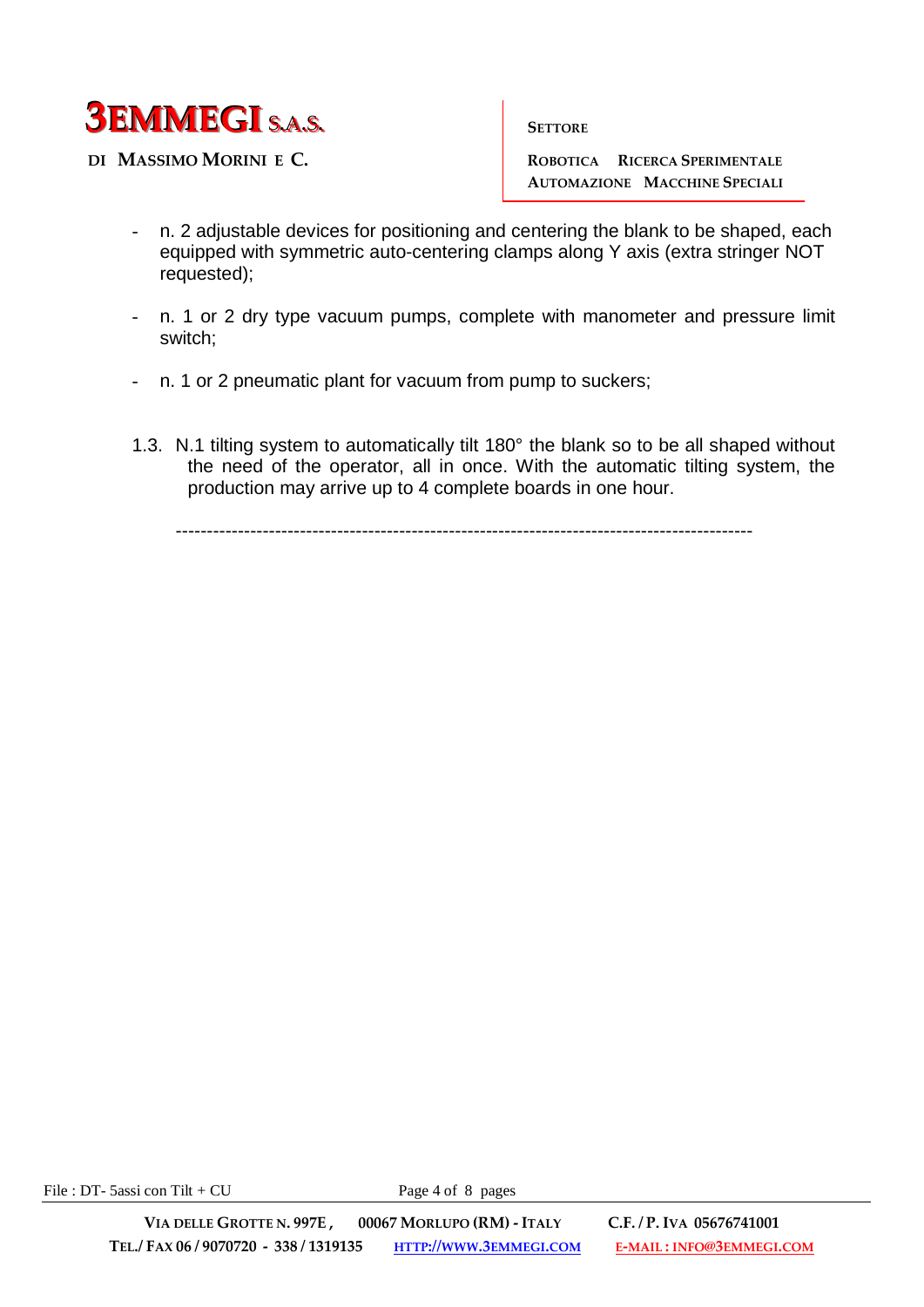

# PHOTOS OF DETAILS





File : DT- 5assi con Tilt + CU Page 5 of 8 pages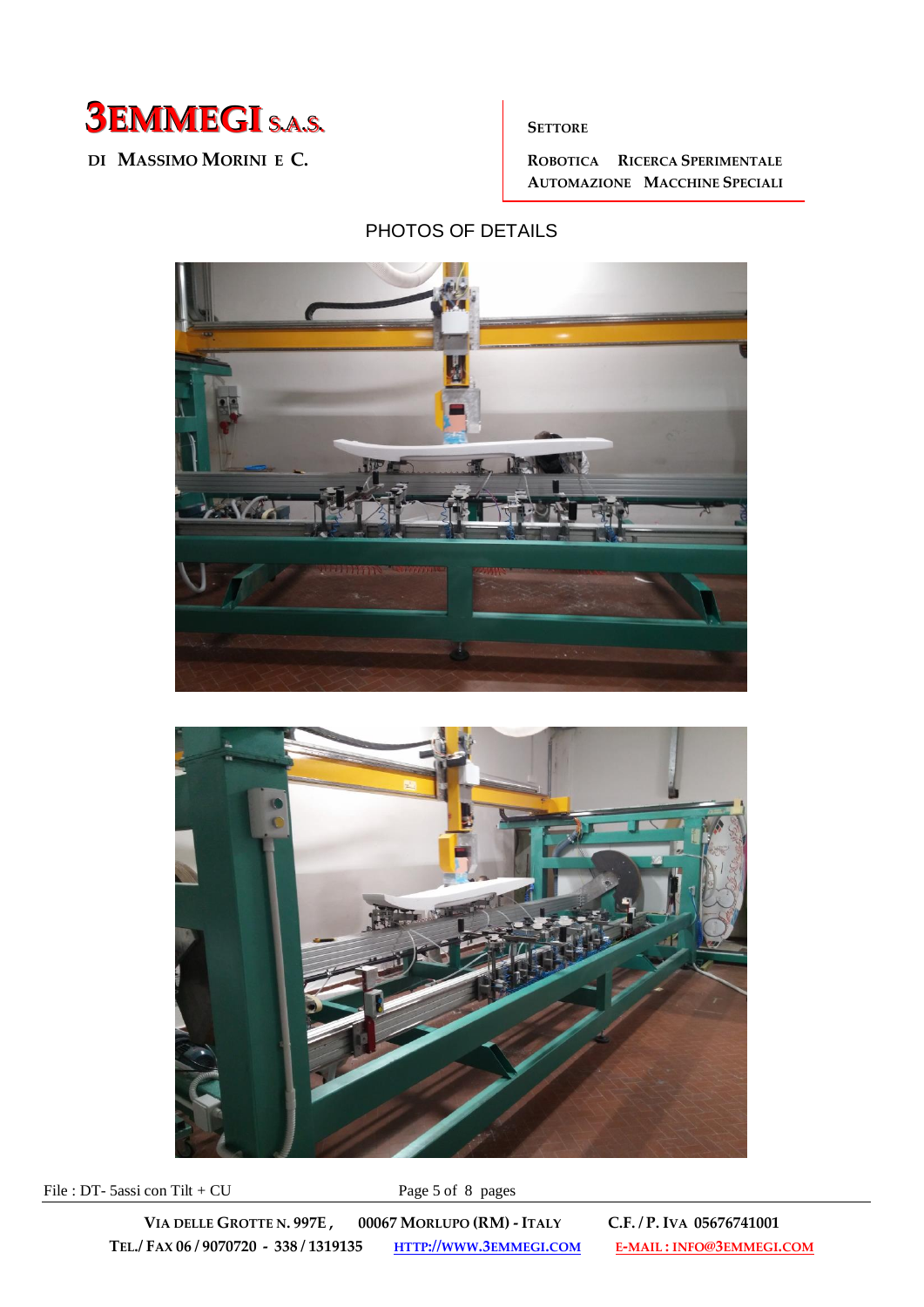





File : DT- 5assi con Tilt + CU Page 6 of 8 pages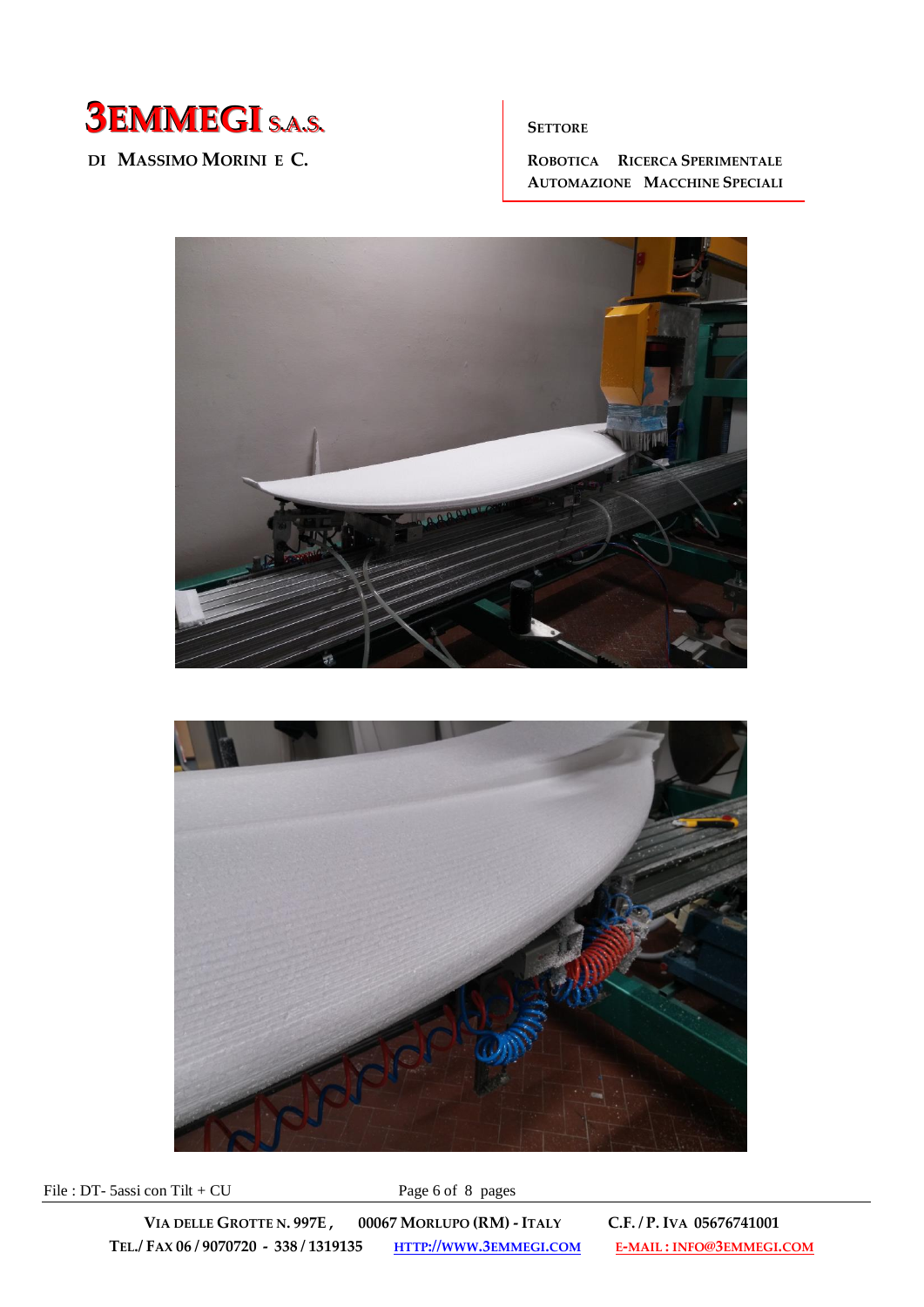





File : DT- 5assi con Tilt + CU Page 7 of 8 pages